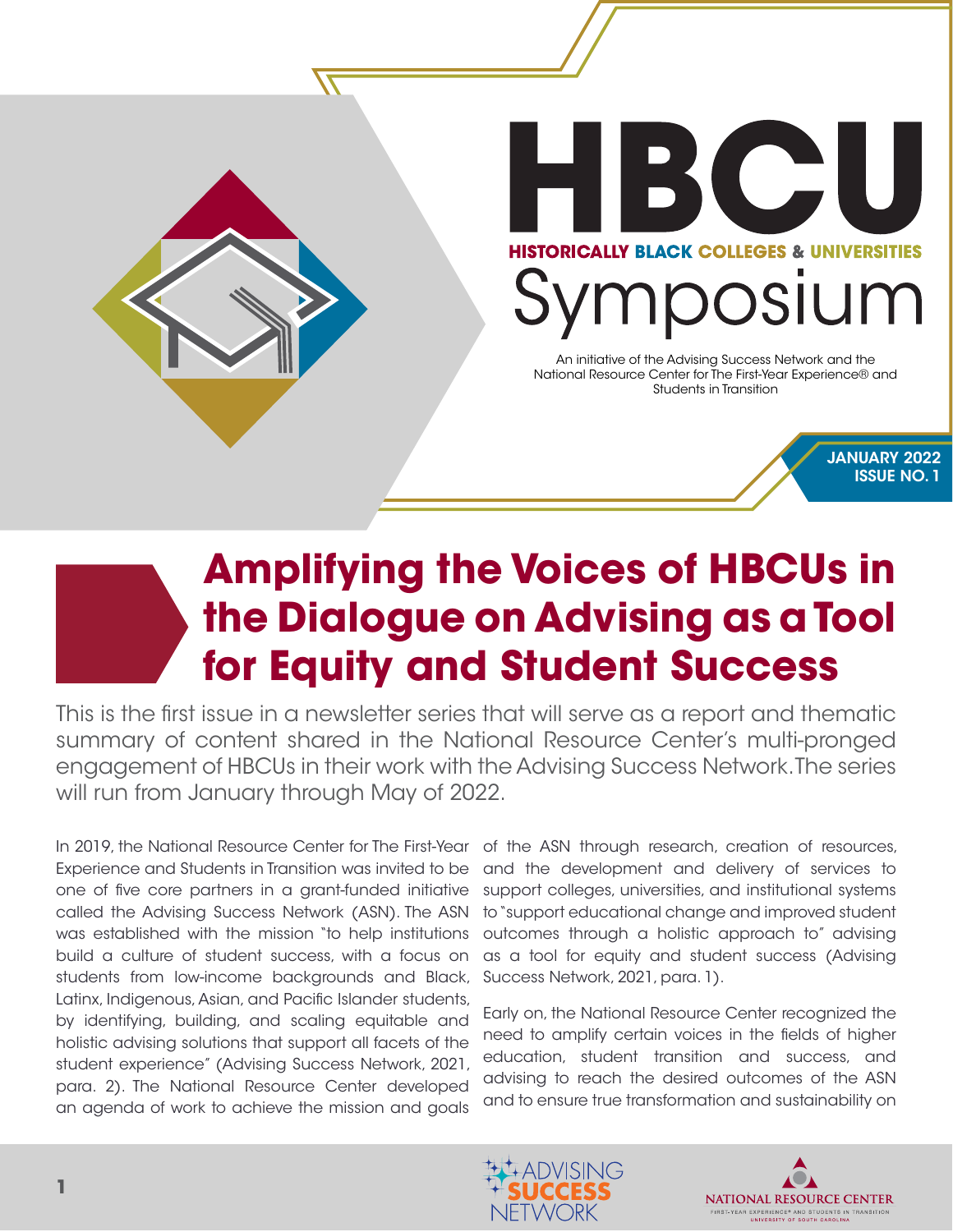campuses and in higher education overall. The Center immediately identified HBCUs as spaces where some of the most innovative and effective work is being done to improve student success outcomes and advance equity, especially for the populations of particular interest to ASN (e.g., Black, Latino/a, and low-income students). Yet, too often, the work at these institutions is not part of the larger dialogue about advising redesign and student success and, thus, the positive impact of their efforts was not fully shared, celebrated, and modeled. The Center was committed to engaging HBCUs as critical partners in our ASN activities and created several dedicated channels for their involvement.

## **Participants**

An invitation for participation was sent to higher education professionals at HBCUs with a focus on academic, career, and financial advising as well as a professional portfolio that included student retention and success. The invitations included an outline of involvement in a 15-month professional learning community, a oneday symposium, and other professional development opportunities. Further, given the nature of the HBCU engagement as a space for idea sharing, model development, and thought leadership, participants were asked to contribute to the programming and resources of the grant-funded engagement. Options included submission of an institutional case study, contributing a roundtable session to the Symposium program, interviews with executive leadership from their respective institutions, and consideration of any other opportunities to showcase assessed institutional initiatives on academic, career, and financial advising as tools for equity and student success in the HBCU context. The selection process was competitive and resulted in the inclusion of 26 campuses of varying size, type, control, and mission within the HBCU landscape (see full listing of participating institutions in the sidebar). This diversity of institutions added to the richness of PLC and Symposium discussions and allowed for participants to learn from different campus-based perspectives.

Institutions Participating in the HBCU 2020-2021 Professional Learning Community and 2021 Symposium

Albany State University Allen University Appalachian State University Benedict College Central State University Claflin University Clark Atlanta University Delaware State University Dillard University Elizabeth City State University Fayetteville State University Florida State University Grambling State University Harris Stowe State University Johnson C. Smith University Lincoln University Miles College North Carolina A&T State University Philander Smith College Saint Augustine's University Spelman College Talladega College Tuskegee University Xavier University of Louisiana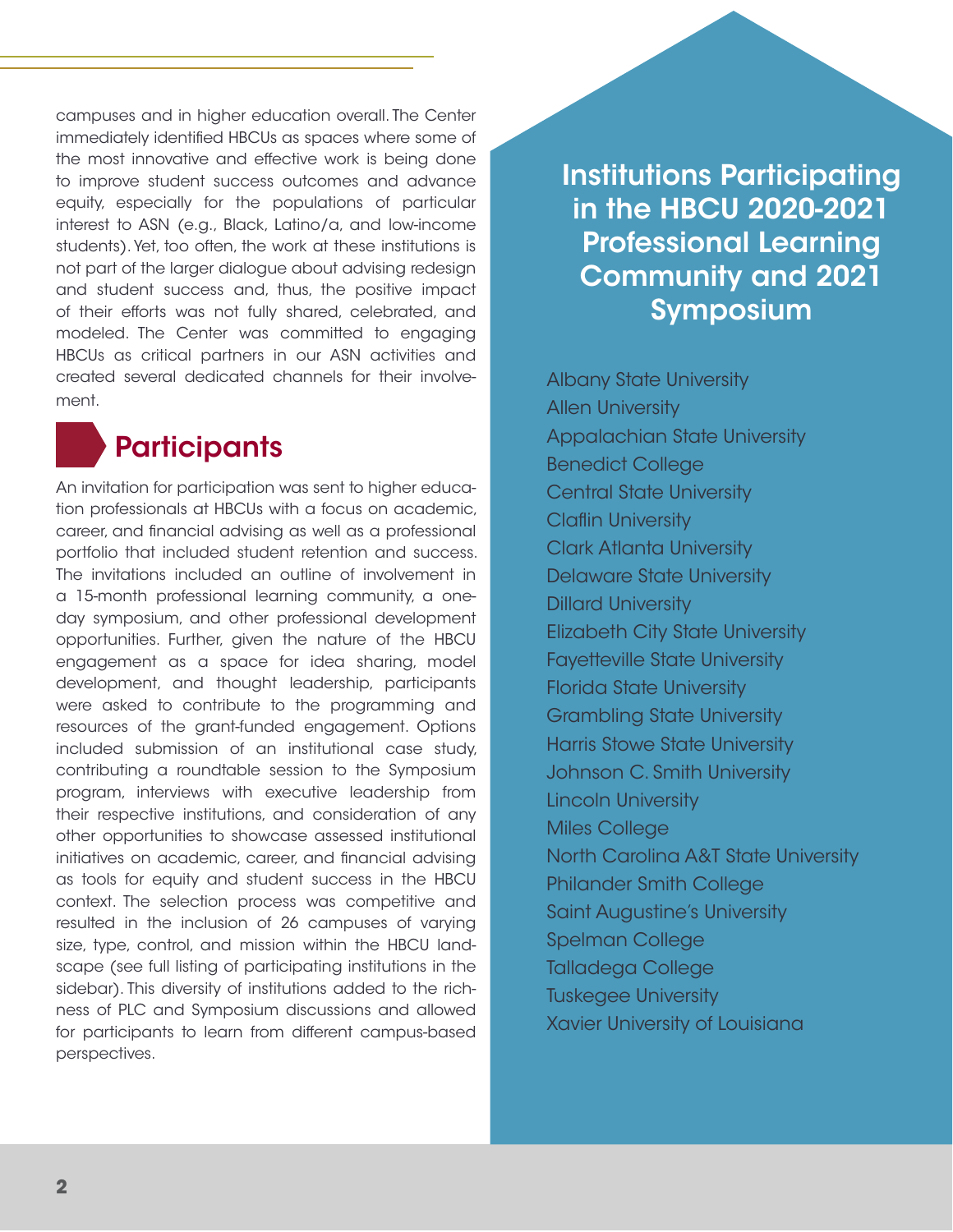## **Engagements**

Three primary channels for involvement comprised the HBCU engagements in the Advising Success Network. All opportunities for involvement were sponsored and hosted by the National Resource Center for The First-Year Experience and delivered by the Center and its affiliates. Due to COVID-19 restrictions, all of the engagements were delivered via virtual platforms. Most were viewed live, but content was recorded for participants to view if they missed the initial offering or to revisit for the duration of their involvement.

#### Professional Learning Community

The first opportunity for involvement was a 15-month professional learning community (PLC). The purpose of this engagement was to both disseminate content and facilitate dialogue around topics, trends, issues, and data related to advising and its connection to and impact on student development, retention, and success as well as the advancement of equity in higher education. After recruitment of participants was complete, the Center sponsored six sessions as part of the PLC programming:

- In October of 2020, four orientation sessions were delivered by staff of the National Resource Center to articulate the purpose, goals, activities, and expectations of the PLC and the Advising Success Network; to address any questions from PLC participants; and to forge community and connection among colleagues in the PLC.
- In November of 2020, Amy Gatto, Senior Manager of Higher Ed & Evaluation with Active Minds, facilitated a presentation titled "Creating a Culture of Caring: Supporting Student Mental Health at Historically Black Colleges and Universities." This session featured original research and a discussion of promising practices related to supporting mental health and emotional well-being among undergraduates with a particular emphasis on students at HBCUs.
- In December 2020, we shared a recording of a session presented at the 2020 National Conference on Students in Transition (hosted by the National Resource Center) that featured HBCUs with PLC

participants. It was titled "The Heavy LIFT: An Approach to Retention for HBCUs and MSIs" and presented by Dr. Jamila Lyn and Dr. James Winfield from Benedict College.

- In February 2021, Dr. Dhanfu Elston, Chief of Staff & Senior Vice President for Strategy with Complete College America (CCA), and Dr. Nia Haydel, Vice President for Alliance Engagement & Institutional Transformation with CCA, facilitated a session titled "At the Table or On the Menu: Navigating the Political Landscape to Elevate HBCUs" to provide tips on creating conditions for HBCUs to showcase their successes and position themselves to "be at the table" for current and future conversations on the state of higher education policy and practice.
- In April 2021, Dr. Laurie Schreiner, Professor and Chair of the Department of Higher Education at Azusa Pacific University, facilitated a book club discussion on the volume she edited with Michelle C. Louis and Denise D. Nelson titled *Thriving in Transitions: A Research-Based Approach to College Student Success* (2nd edition). Copies of this book were provided to all PLC participants and particular themes and content of the book related to thriving among students of color were the primary focus of the book club session.
- In July of 2021, staff of the National Resource Center hosted a session to provide support and guidance to PLC participants regarding the development of their resources for the engagement.

The PLC also included an online platform that served as a content management system and repository for materials and recordings from the above-mentioned sessions. However, perhaps a more important purpose of the online platform was to create a space for ongoing and asynchronous communication and connection among participants in the PLC. Staff and affiliates of the National Resource Center created prompts for discussion board activity and networking and support among the participants was ongoing in the online platform throughout the PLC engagement.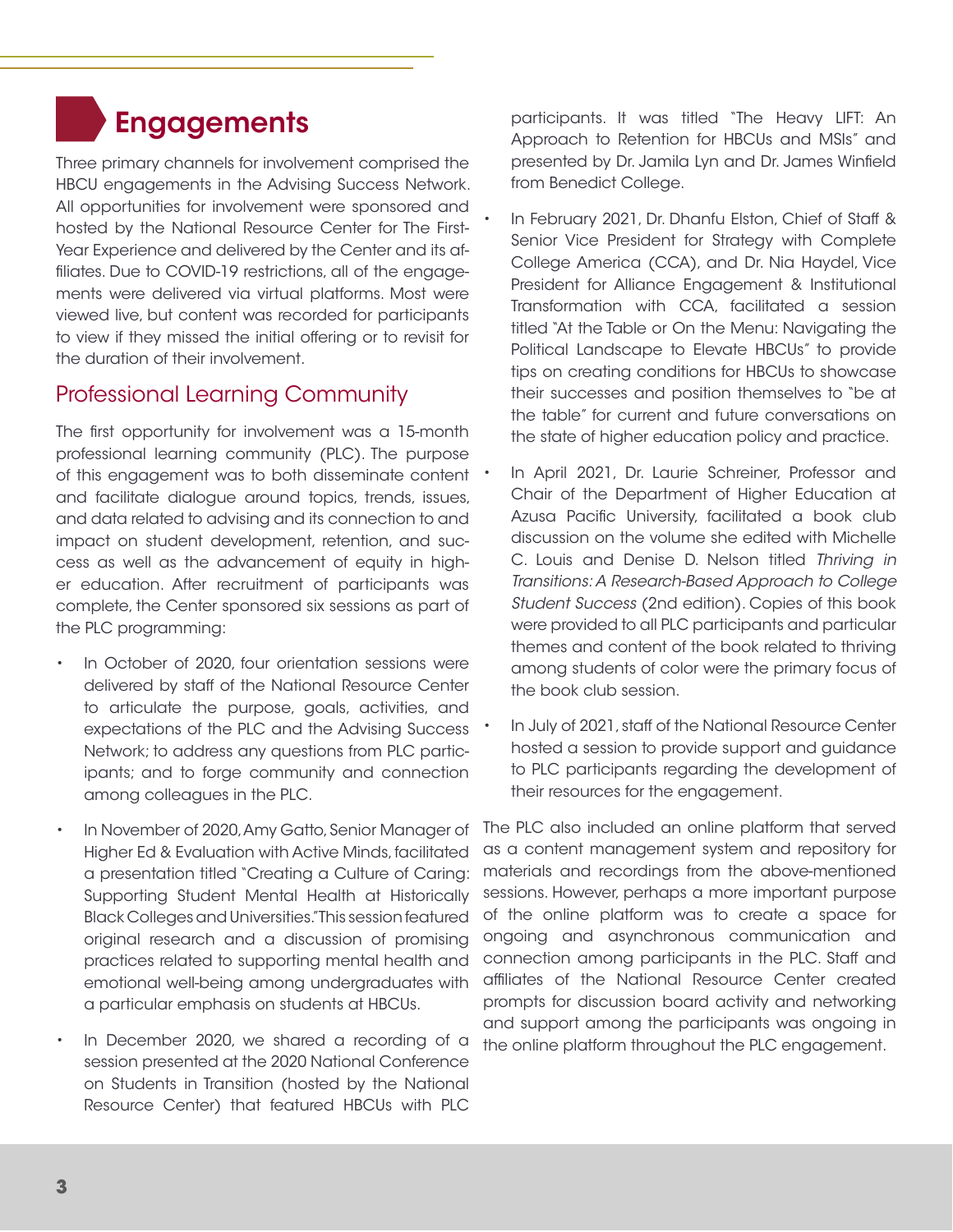#### Symposium

The second engagement for the HBCU involvement in the Center's Advising Success Network activities was a one-day Symposium delivered live on October 2, 2021, via a virtual conference platform. The Symposium served as a culminating event for the PLC engagement and the program represented a mix of plenary content delivered by invited speakers and interactive content proposed and presented by PLC participants.

Invited speakers included:

- Dr. Brandy Bryson & Dr. Will Sheppard from Appalachian State University presented a session titled "Black Male Brilliance: Strengths of High-Achieving Black Male Students" that featured original research data from focus groups of 26 highachieving first-year Black male students at five HBCUs in North Carolina.
- Dr. Verna Orr from the National Institute from Learning Outcomes Assessment (NILOA) delivered a session titled "Assessment, Accountability, and Student Success: HBCUs Leading on Learning" that highlighted the evolution and distinction of HBCUs as experts in teaching and learning, particularly for Black students.
- Dr. Jamila Lyn, Senior Fellow at Acadeum facilitated a session titled "Integrating Online Course Sharing at HBCUs to Increase Student Success," which addressed the effective use of technology-supported advising and student success initiatives as a high-impact strategy with an emphasis on course sharing.

Roundtable sessions from PLC participants were also on the program, including sessions from:

- Dr. Alayna Blash & Dr. DeKimberlen Neely from Spelman College presenting "Huddle Up: Collaborative Advising Efforts for Academically At-Risk Students."
- Dr. Teresa Thompson-Pinckney from Fayetteville State University presenting "Peer Coaching."
- Tiffany Alexander & Charmaine Whyte from Delaware State University facilitating a roundtable titled "Implications of the Pandemic: Reimagining Academic Support Services."
- Dr. Twaina Harris from Claflin University facilitating a roundtable titled "Ace Academic Advisor."

Program content also included opening and closing sessions delivered by staff of the National Resource Center for The First-Year Experience and Students in Transition.

#### Other Professional Development

The third engagement represented additional professional development and an opportunity to connect the themes, topics, and issues discussed in the PLC and at the Symposium with a larger audience. Participants in the PLC and Symposium were eligible for waived registration fees to the 2021 National Conference on Students in Transition (SIT), a virtual conference sponsored by the National Resource Center from October 11-13, 2021. Many participants took advantage of this fee waiver and participated in the SIT Conference, which further expanded the reach, scope, and impact of the community and discussions that arose through the HBCU PLC and Symposium.

#### Resources and Future Directions

The National Resource Center continues to maintain connections and communication with the HBCU network that was forged as part of the PLC and Symposium. As a result of those engagements, the Center is crafting a series of resources that will represent a toolkit of resources for the HBCU PLC and Symposium participants; larger HBCU community of professionals; ASN core partners, funder, collaborators, and intermediaries; and the larger first-year experience and students in transition network. These resources will be released from December 2021 through May 2022 and include:

• A newsletter series that will serve as a report and thematic summary of content shared in the National Resource Center's multi-pronged engagement of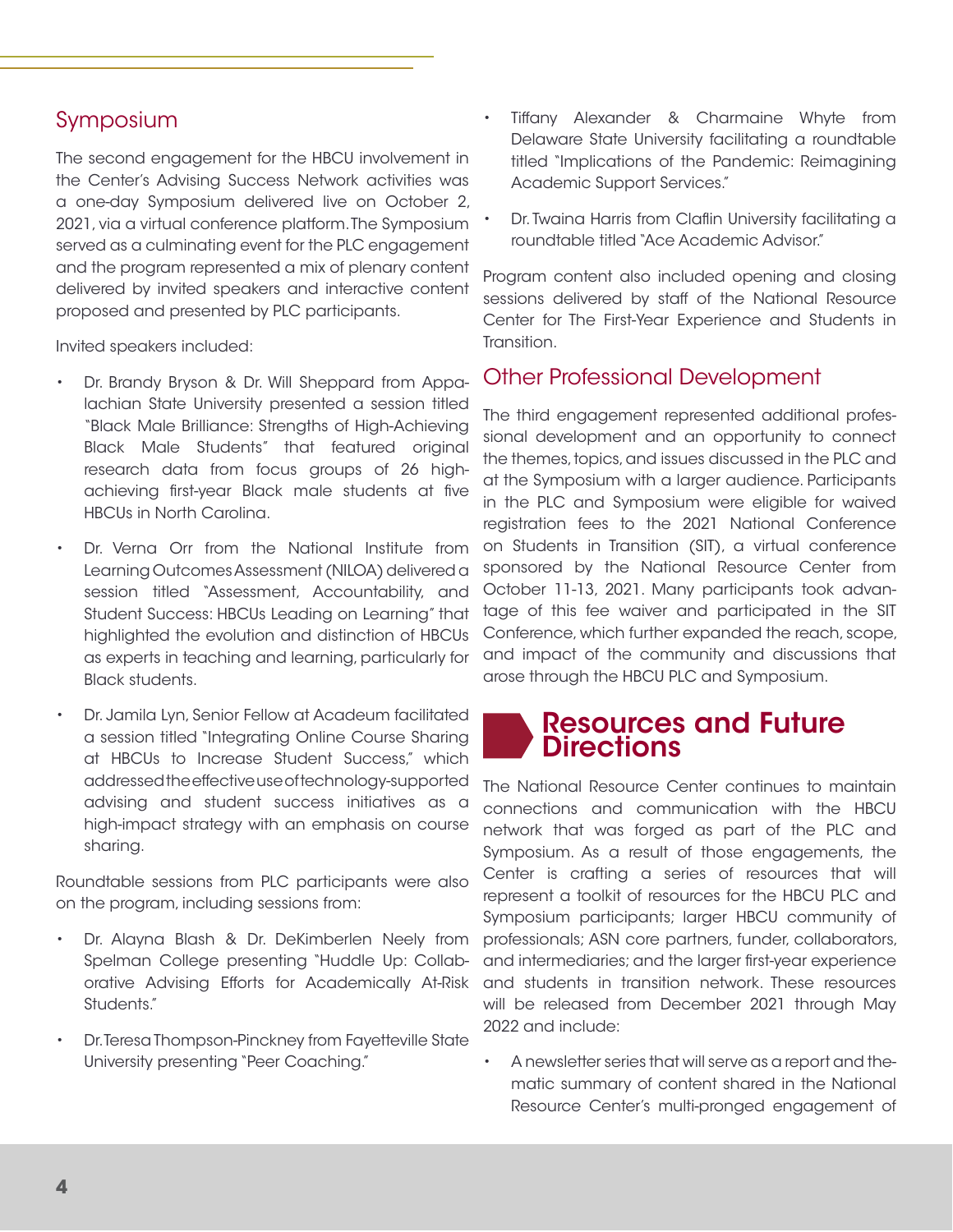HBCUs in their work with the Advising Success Network (this issue represents the first installment the series).

- Edited content from the PLC and Symposium sessions that will be released as a playlist on the National Resource Center's YouTube channel.
- A resource collection featuring empirical based information and research studies focused on advising, student success, retention, and equity issues in the HBCU context.

We look forward to sharing the outcomes and learning from these engagements via these resources. However, in many ways, the National Resource Center views the HBCU engagements with the ASN as parts of an ongoing dialogue on advising, student success, and equity. We look forward to continuing our engagement with the community of HBCU educators and advocates who participated in our recent efforts and to welcoming new voices to the conversation as we pursue the missions of the Advising Success Network and the National Resource Center.

### Publications Staff

*Lauren Writer and Krystal Reynolds* **Reviewers** 

*Krista Larson* Graphic Designer

*Lisa Grundy* Copy editor

*Rico Reed* Managing editor

*Jennifer Keup* Executive Director

# **NATIONAL RESOURCE CENTER**

Building upon its history of excellence as the founder and leader of the first-year experience movement, the National Resource Center for The First-Year Experience and Students in Transition serves education professionals by supporting and advancing efforts to improve student learning and transitions into and through higher education. We achieve this mission by providing opportunities for the exchange of practical and scholarly information as well as the discussion of trends and issues in our field through the convening of conferences and other professional development events such as institutes, workshops, and online learning opportunities; publication of scholarly practice books, research reports, a peer-reviewed journal, electronic newsletters, and guides; generating, supporting, and disseminating research and scholarship; hosting visiting scholars; and maintaining several online channels for resource sharing and communication, including a dynamic website, listservs, and social media outlets.



[The Advising Success Network \(ASN\)](https://www.advisingsuccessnetwork.org/) is a dynamic network of five organizations partnering to engage institutions in holistic advising redesign to advance success for Black, Latinx, Indigenous, Asian, and Pacific Islander students and students from low-income backgrounds. The network develops services and resources to guide institutions in implementing evidence-based advising practices to advance a more equitable student experience to achieve our vision of a higher education landscape that has eliminated race and income as predictors of student success. The ASN is coordinated by [NASPA - Student Affairs Administrators](https://naspa.org/) [in Higher Education,](https://naspa.org/) and includes [Achieving the](https://www.achievingthedream.org/) [Dream,](https://www.achievingthedream.org/) the <u>American Association of State Colleges and</u><br>Universities, EDUCAUSE, NACADA:The Global Community [Universities](https://www.aascu.org/), [EDUCAUSE](https://www.educause.edu/), NACADA [for Academic Advising](https://nacada.ksu.edu/), and the [National Resource](https://sc.edu/about/offices_and_divisions/national_resource_center/index.php) enter for the First-Year Experience and Students [Transition](https://sc.edu/about/offices_and_divisions/national_resource_center/index.php).